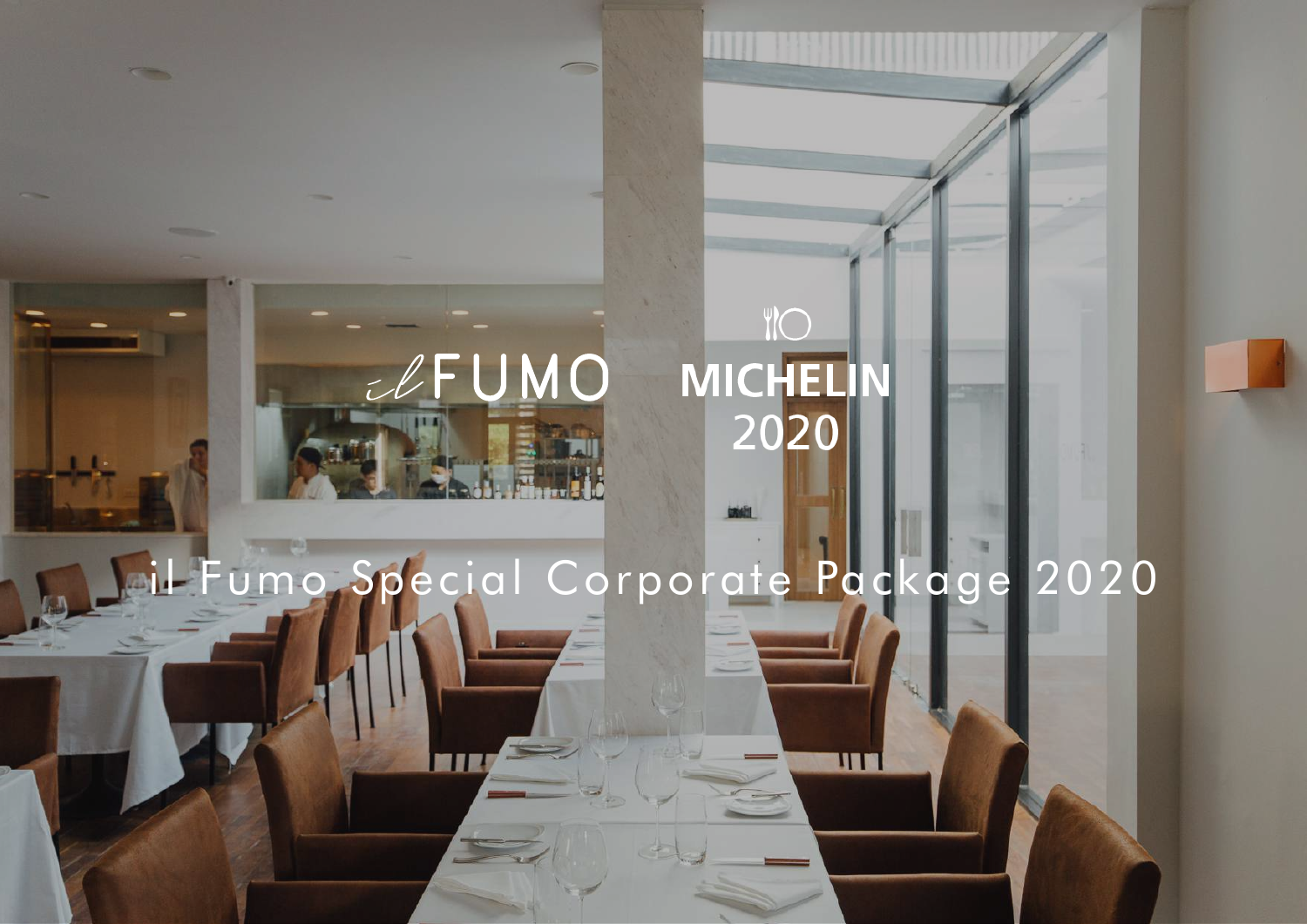

About Us

Founded in late 2015 by food-obsessed couple Choti & Debby Leenutaphong (Vesper, La Dotta, 1919 & 80/20) and Chef Partner Nelson Amorim, il Fumo has come a long way from its beginning. First started as contemporary Italian grill with emphasis on using unique high-quality products from Europe, we were the first to bring to Thailand Chianina and Rubia Gallega beefs from Italy and Spain respectively. Since then, we have established ourselves as one of Bangkok's top fine dining restaurants and also garnered a couple of awards in the process including L'Assiette MICHELIN in Thailand's MICHELIN Guide 2018, 2019 & 2020, BK Magazine's TOP TABLES 2016, 2017, 2018 & 2019 and Thailand Tatler's Best Restaurants 2016, 2017 & 2018 (of which we are voted as no. 9 best restaurant in Thailand in 2018).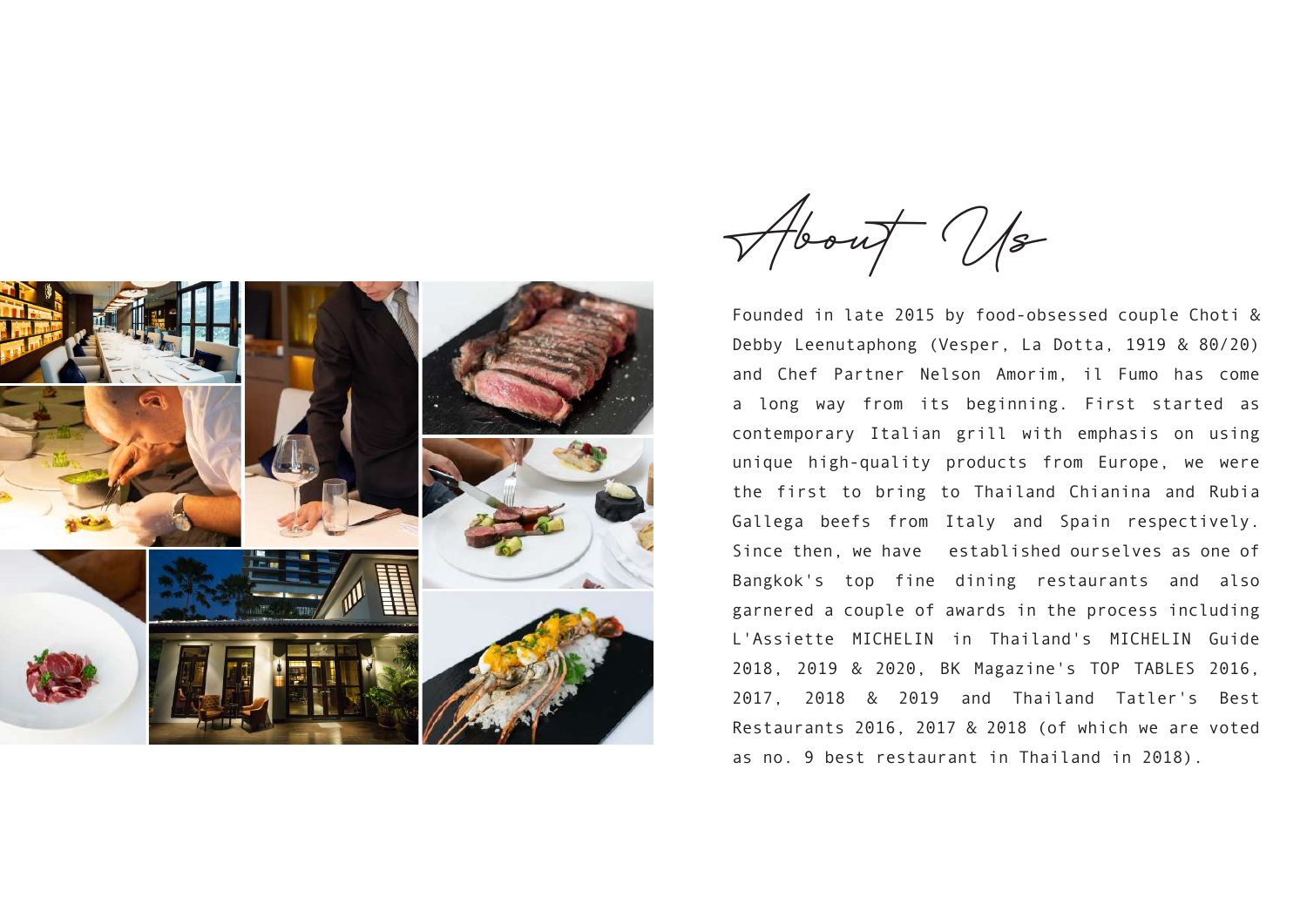

Our Cuisine

Il Fumo serves new Portuguese cuisine by our Chef-partner Nelson Amorim. At just 29 years of age, Nelson has achieved a great deal. He first honed his skills at DOC Restaurante working for Michelin-star chef Rui Paula, considered one of the leading exponents of new Portuguese cuisine. Possessing an adventurous Portuguese spirit, he decided to leave his comfort zone, first to the Madeira islands, then Angola, before settling down in Asia.

He was an opening Head Chef at Casa Lisboa restaurant in Hong Kong where he stayed there for over 2 years and made it the city's top Portuguese restaurant. Wanting to broaden his skills in other cuisines, he moved on to work for 3 Michelin-star chef Umberto Bombana at his restaurant in Macau.

Il Fumo is the culmination of all Nelson's experience. Given a free rein in our kitchen, he presents you with his own unique brand of new-wave Portuguese gastronomy, one that pays deep respect to ingredients both from the sea and from the land while at the same time embracing all the techniques and sensibilities that he learns through his travels and works all over the world.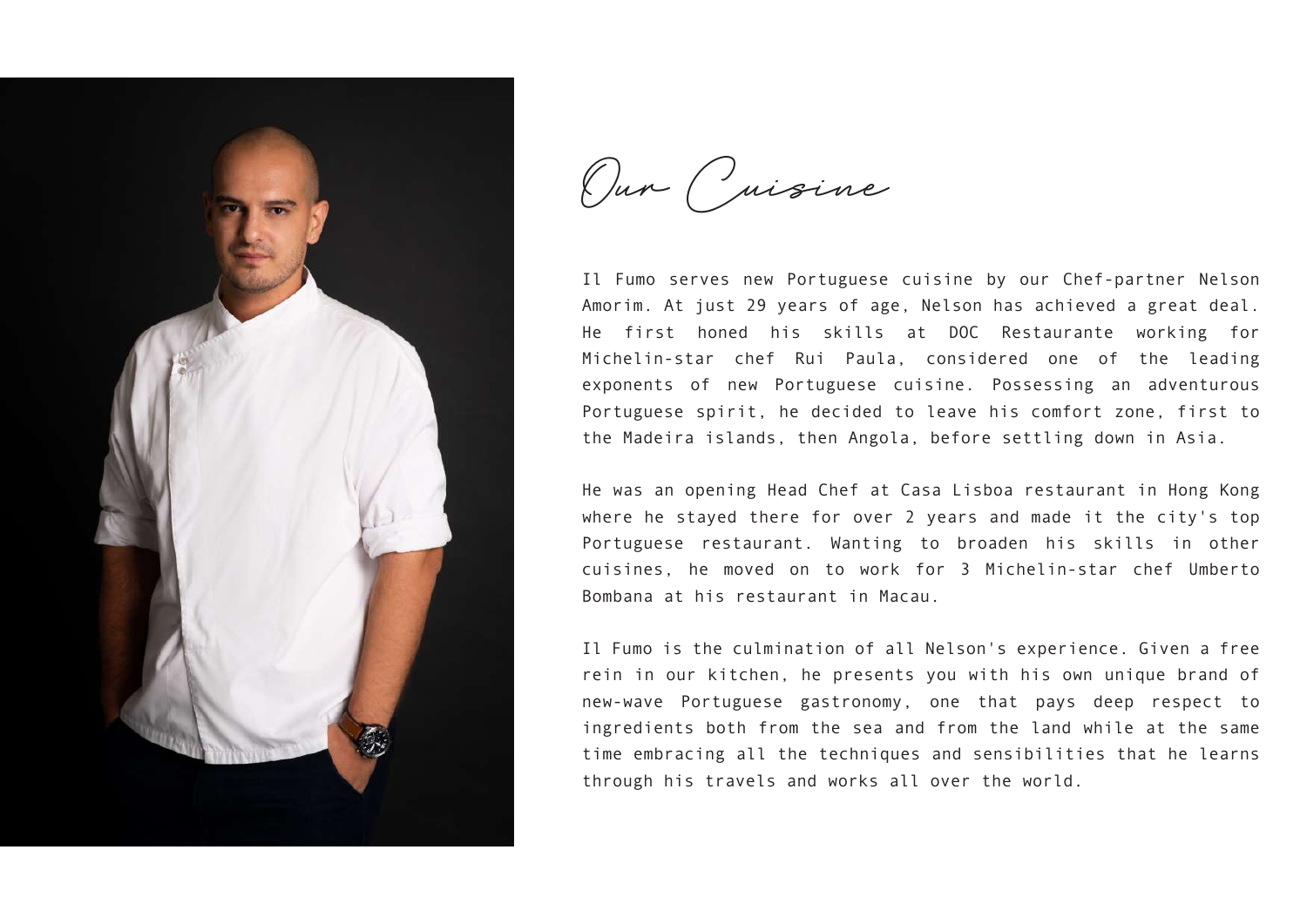

Our Place

il Fumo is located in a two-story house, originally built in the early 20th century by the descendants of King Rama IV. We feature a comfortable main dining room, a cocktail bar as well as a terrace area where our guests can escape from the hustling and bustling of Bangkok downtown. In addition, il Fumo offers the cosiness of private rooms that can accommodate you and your party of up to 16 guests. We can also propose exclusive venue hire with full service for the entire restaurant of up to 70 guests.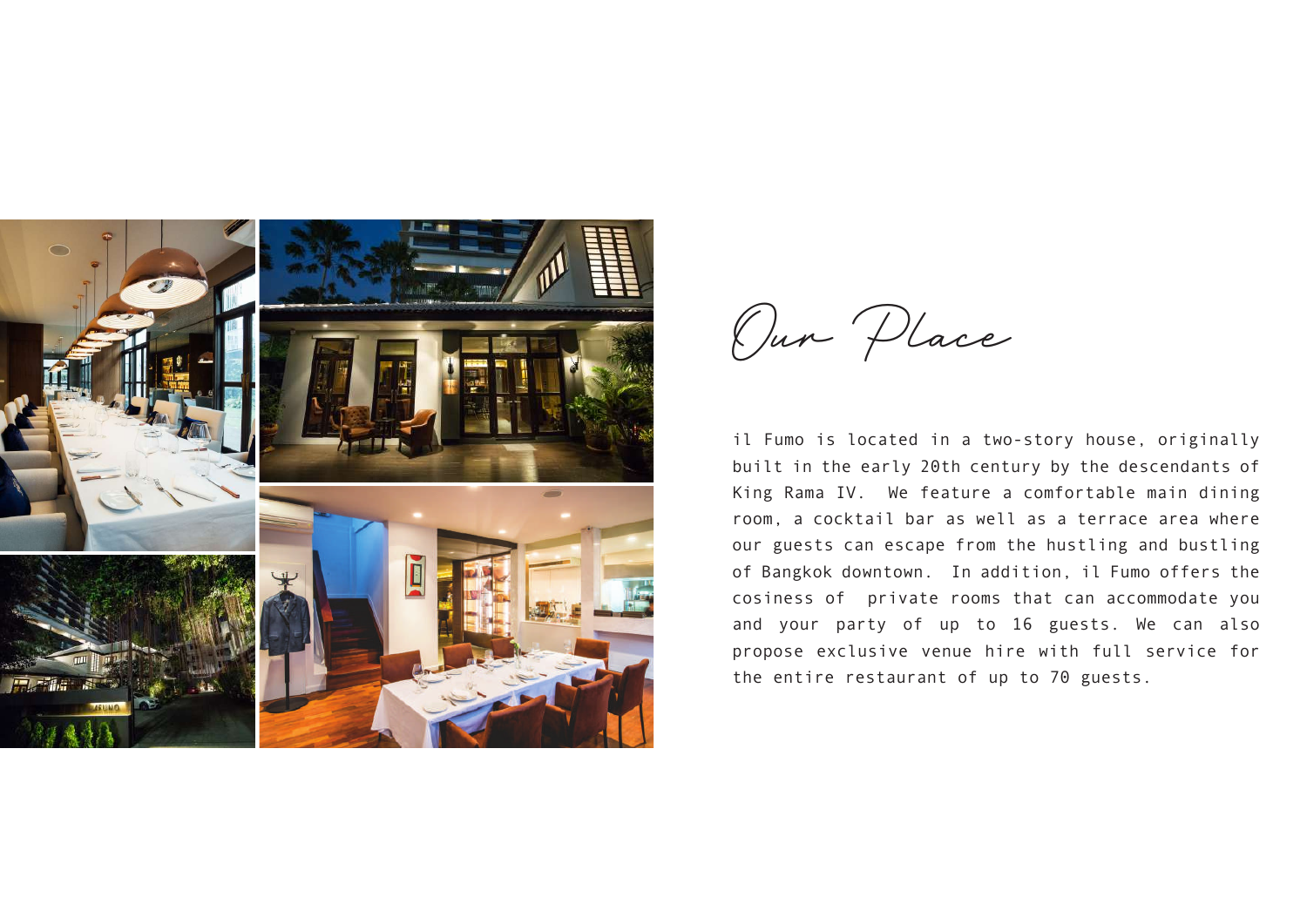Our A la carte



#### APPETIZERS

| Seafood Ravioli with Plankton & Coriander Emulsion                | 690                  |
|-------------------------------------------------------------------|----------------------|
| Pan-seared Foie Gras, Figs Jus & 'Trouxas de Ovos'                | 990                  |
| Hand-cut Wagyu Beef Tartare with Bone Marrow Caramel              | 990                  |
| Mixed Herbs & Leafs Salad with Lemon Dressing                     | 390                  |
| Cod Fish Salad, Pickled Vegetables & Anchovies Dressing           | 790                  |
| Charcoal-grilled Jumbo River Prawn with Crab Meat & Saffron 1,290 |                      |
| Charcoal-grilled Octopus with Pistachio Purée                     | 880                  |
| Ibérico Shoulder Ham Bellota 24-months Juan Pedro Domecq          | 990                  |
| Handmade Tagliatelle with Crab Meat Ragù                          | 690                  |
| Handmade Tagliolini with Autumn Black Truffle                     | 190 / g<br>(min 7 q) |

### MAINS

| Ibérico Pork 'Pluma' with Spiced Carrots Purée &<br>Seasonal Mushrooms | 990   |
|------------------------------------------------------------------------|-------|
| Pan-seared Sea bass with 'Bulhão Pato' Sauce & Guanciale 790           |       |
| Australian Lamb Rack with Jerusalem Artichokes                         | 1.290 |
| Roasted Halibut with Sun-dried Tomatoes Barley 'Risotto'               | 890   |

# FROM OUR GRILL

| Australian Wagyu Striploin 'Tajima' M5             |            | 490 / 100g |
|----------------------------------------------------|------------|------------|
| Australian Wagyu Tomahawk 'Westholme' M5           |            | 490 / 100g |
| Charcoal-grilled Turbot with Champagne Vinaigrette | 220 / 100g |            |
| Rubia Gallega Prime Rib 'Discarlux'                |            | 690 / 100g |

#### DESSERTS

| Orange 'Story'                                 | 390 |
|------------------------------------------------|-----|
| Guanaja Dark Chocolate Tart with Whipped Cream | 390 |
| Strawberries & Champagne                       | 390 |

\* All prices are subject to government and service charge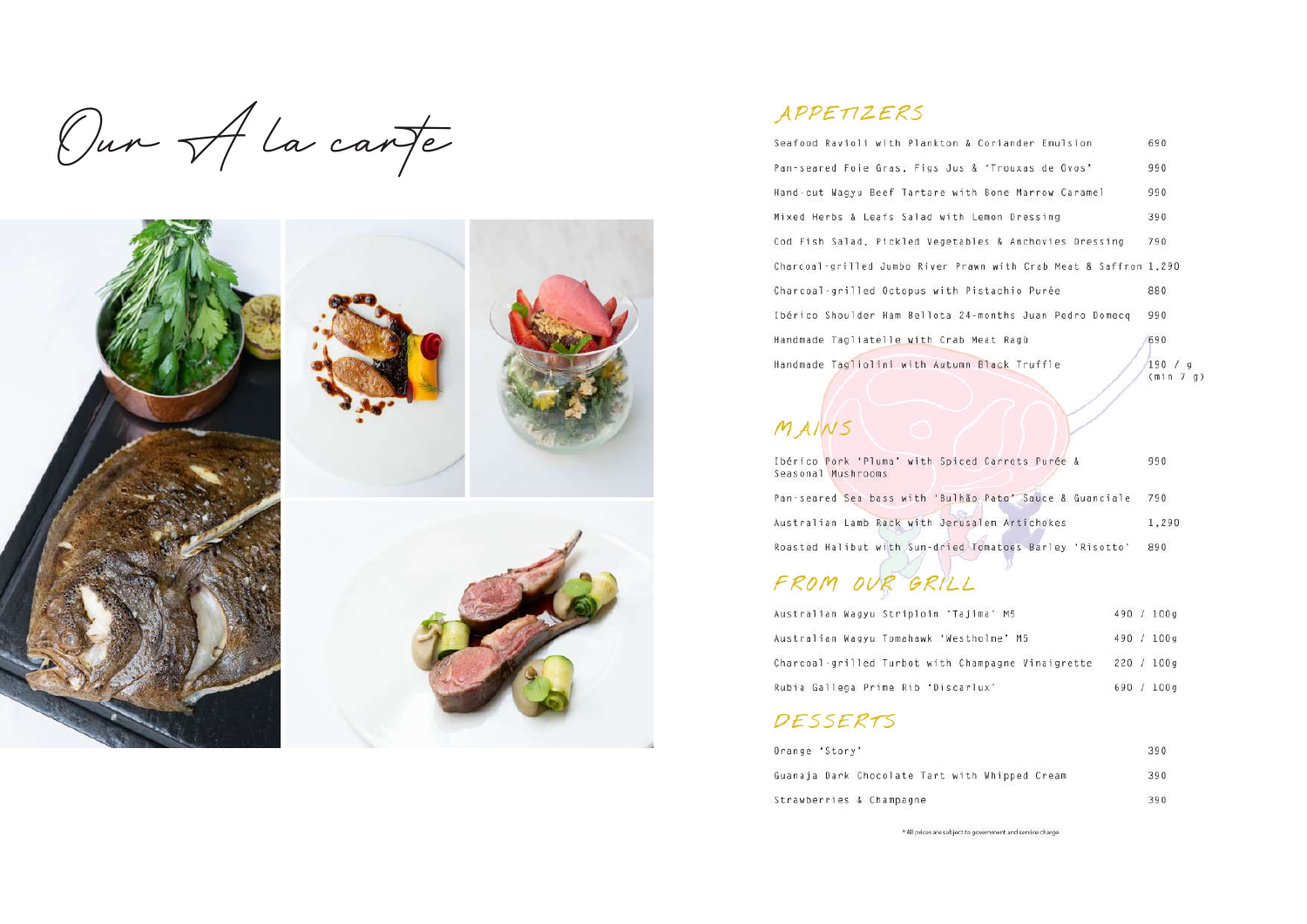Our Tasting Menu



## Tasting Menu



#### Cod Fish Salad, Pickled Vegetables & Anchovies Dressing

 $\mathcal{C}(\mathbf{w},\mathbf{w},\mathbf{w},\mathbf{w},\mathbf{w})$ 

Charcoal-grilled Octopus with Pistachio Purée

 $-0r-$ 

Pan-seared Foie Gras, Figs Jus & 'Troxas de Ovos' **Contractor** 

Ibérico Pork 'Pluma' with Spiced Carrots Purée & Seasonal Mushrooms

 $-0r-$ 

Pan-seared Sea bass with 'Bulhão Pato' Sauce & Guanciale

 $1.1.1.1$ 

Orange 'Story'

1,900 THB Additional 1,200 for wine pairing

\* All prices are subject to government and service charge \* Please kindly inform us if you have any your food allergies.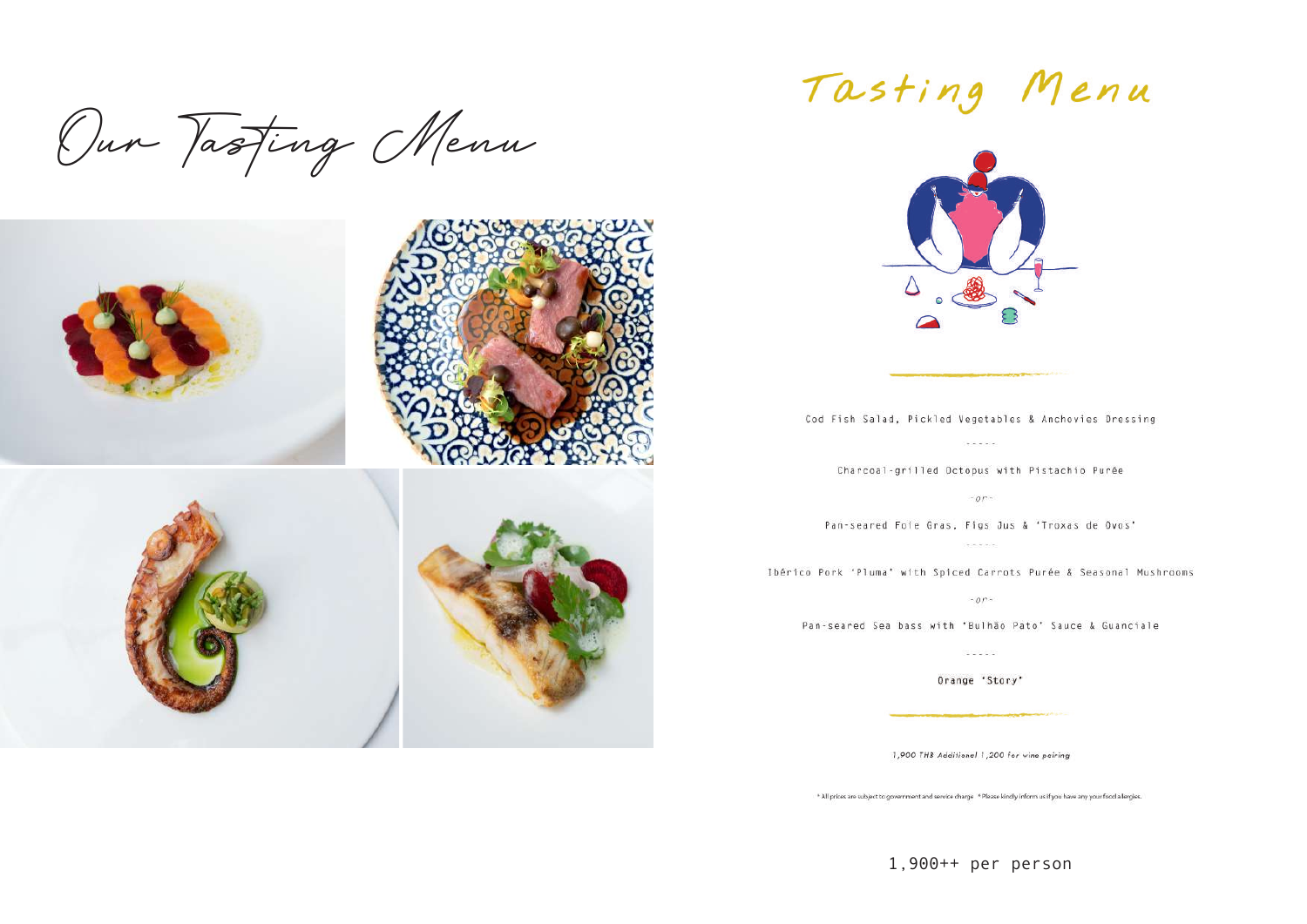

Special Corporate Offers

1. Special 20% discount for tasting and a la carte menus. We can also tailor-made the menus to fit with your preferences.

2. 400 THB wine corkage charge per bottle. If open at least 1 bottle with us, we will waive all corkage charge for all the bottles you bring, with no limitation.

3. Exclusive venue hire for the entire restaurant for your corporate party (minimum spending of 80k).

4. No minimum spending on our private rooms.

5. Complimentary bottle of sparkling wine for every 8 persons at your party. For instance, if your party is 16 persons, we will compliment 2 bottles. If your party is 24 persons, we will compliment 3 bottles.